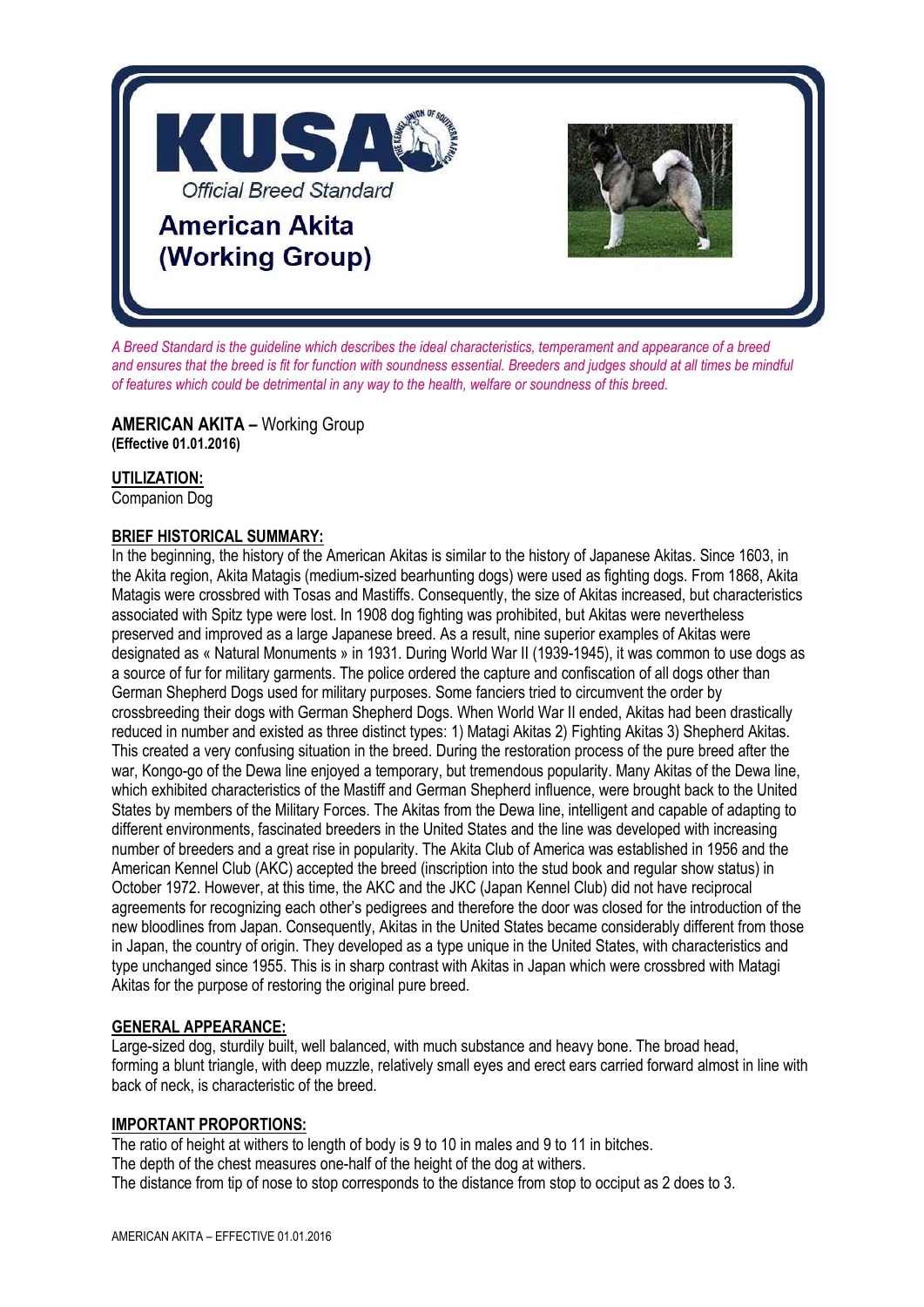## **BEHAVIOUR / TEMPERAMENT:**

Friendly, alert, responsive, dignified, docile and courageous.

#### **HEAD:**

Massive, but in balance with the body, free of wrinkles when at ease. Head forms a blunt triangle when viewed from above.

#### CRANIAL REGION:

Skull: Flat and broad between ears. A shallow furrow extends well up on forehead. Stop: Well defined, but not too abrupt.

#### FACIAL REGION:

Nose: Broad and black. Slight and diffuse lack of pigment on nose is acceptable in white dogs only but black is always preferred.

Muzzle: Broad, deep and full.

Lips: Black. Not pendulous; tongue pink.

Jaws/Teeth: Jaws not rounded, but blunt, strong and powerful. Teeth strong with regular and full dentition (lack of PM1 and M3 allowed). Scissor bite preferred, but level bite acceptable.

Eyes: Dark brown, relatively small, not prominent, almost triangular in shape. Eye rims black and tight.

Ears: Strongly erect and small in relation to the rest of the head. If the ear is folded forward for measuring length, tip will touch upper eye rim. Ears are triangular, slightly rounded at tip, wide at base, not set too low. Viewed from the side, the ears are angled forward over the eyes following the line of the neck.

### **NECK:**

Thick and muscular with minimal dewlap, comparatively short, widening gradually toward shoulders. A pronounced crest blends harmoniously into the base of skull.

#### **BODY:**

Longer than high. Skin not too thin, neither too tight nor too loose. Back: Level. Loin: Firmly muscled. Chest: Wide and deep. Ribs well sprung with well-developed brisket.

Underline and Belly: Moderate tuck-up.

#### **TAIL:**

Large and well furnished with hair, set high and carried over back or against flank in a three-quarter, full, or double curl, always dipping to or below level of back. On a three-quarter curl, tip drops well down on flank. Root large and strong. The terminal bone of tail reaches hock when let or pulled down. Hair coarse, straight and dense, with no appearance of a plume.

#### **LIMBS**

#### FOREQUARTERS:

General appearance: Forelegs heavy-boned and straight as viewed from front. Shoulders: Strong and powerful with moderate layback. Pasterns: Slightly sloping forward in an angle of approximately 15° to the vertical.

#### HINDQUARTERS:

General appearance: Strongly muscled, width and bone comparable to forequarters. Dewclaws on hind legs customarily removed.

Upper thigh: Strong, well developed, parallel when viewed from behind.

Stifles: Moderately bent.

Hock joints: Well let down, turning neither in nor out.

#### FEET:

Straight, cat feet, well knuckled up with thick pads.

**GAIT / MOVEMENT:** Powerful, covering ground with moderate reach and drive. Hindlegs move in line with forelegs. Back remaining strong, firm and level.